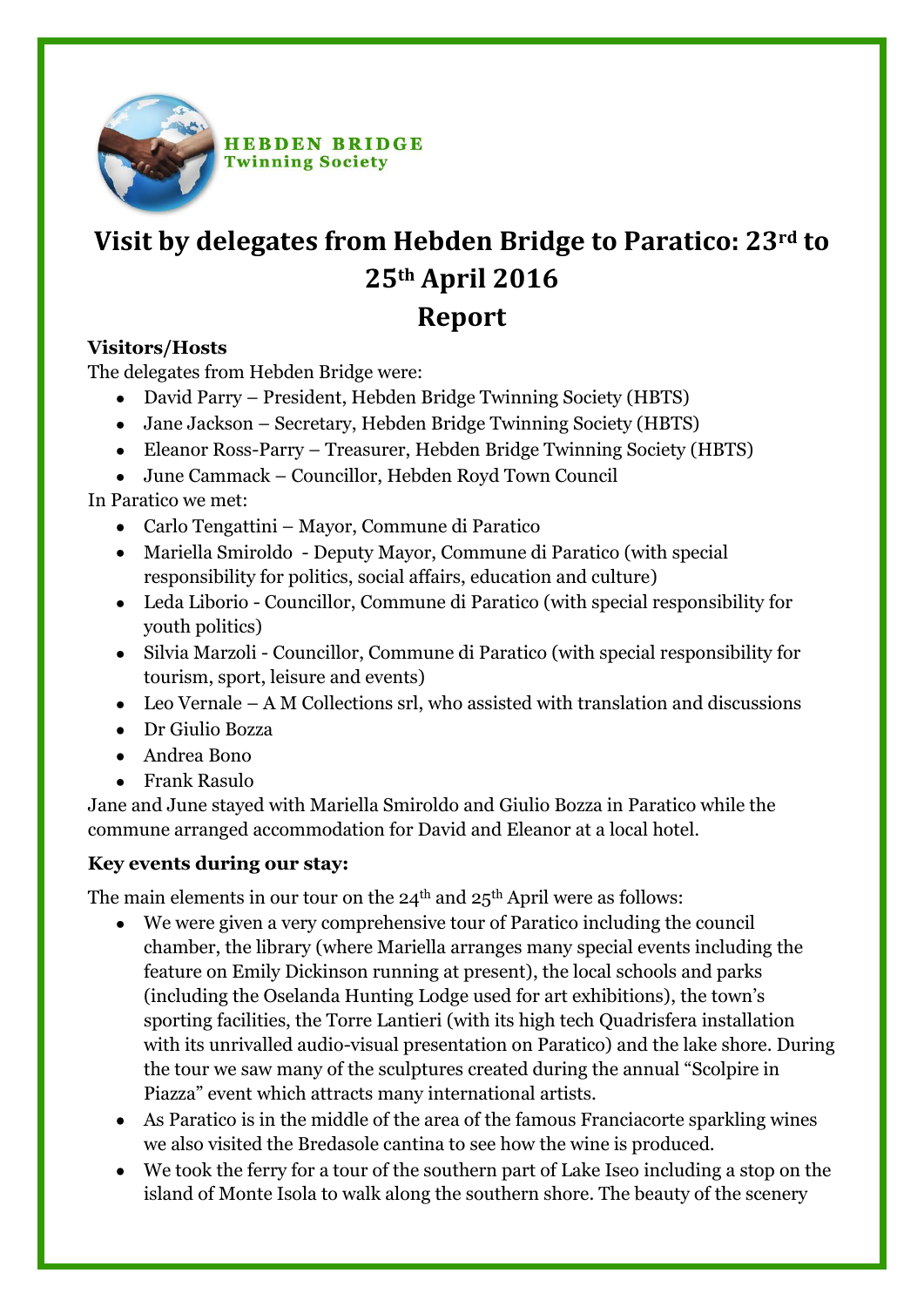was stunning – and we were also able to see the preparations for the installation of the artist Christo's "Floating Piers" which will be the big artistic event on the lake this year attracting many foreign visitors.

- On the evening of the 24th April Carlo Tengattini, Mayor of Paratico, invited us to dine with him and the other councillors at a delightful local restaurant. This gave us plenty of opportunities to tell Signor Tengattini about Hebden Bridge/Mytholmroyd, and outline and discuss the possibilities for informal friendship links and cultural exchanges (see below). It also was clear from our discussions that Mariella and Leda had already given a very clear account of our earlier discussions in Hebden Bridge.
- On the morning of the 25th April we had the honour of being invited to take part in  $\bullet$ the annual Freedom from Fascism/Nazism 1945 commemoration. The stirring speech from the mayor and the youth choir and musicians moving "song of the partisans" made a powerful impression on us. We were very touched that at the request of the mayor this was followed by John Lennon's "Imagine"! Leda also included mention of why we were in Paratico when she gave a short speech.

The key points raised in our discussions during the stay can be summarised as follows:

- We all felt throughout our discussions that there were many similarities between Paratico and Hebden Bridge/Mytholmroyd. It was also agreed that the development of friendship links would be greatly assisted if there was an association in Paratico to support these that was similar to the Hebden Bridge Twinning Society. Leo Vernole may be ready to initiate such an association.
- The key practical issue will be to involve families in both towns who will be happy to act as hosts for visitors. Links will be supported by the cost effective air fares with Ryanair between Milano-Bergamo and Manchester, plus the proximity (27 km) of Paratico to Bergamo, and relative proximity of Hebden Bridge (66 km) to Manchester.
- A possible youth football event was discussed at some length especially as their sporting facilities are very impressive. We raised the idea of a 5 a side girl's competition – but while the Brescia girl's team trains in Paratico there is not a local girl's team.
- An exchange of artists with Hebden Bridge artists seeing all the sculptures in Paratico, and Paratico artists visiting studios in Hebden – seemed a promising idea.
- Music is certainly a common interest in the two towns. The Belleville Rendezvous bar/pizzeria on the lake shore hosts concerts and seems rather similar to the Trades Club in Hebden. Paratico also has an annual 4 days Buskers Festival at the end of July/beginning of August which might offer an opportunity.

### **Actions agreed:**

- David Parry to continue discussions with Vinny Bamford in regard to a football  $\bullet$ exchange. He will also investigate the possibility of buskers from Hebden attending the Buskers Festival.
- Leo Vernole to look at setting up an association in Paratico to encourage friendship  $\bullet$ links and cultural exchanges between the 2 towns